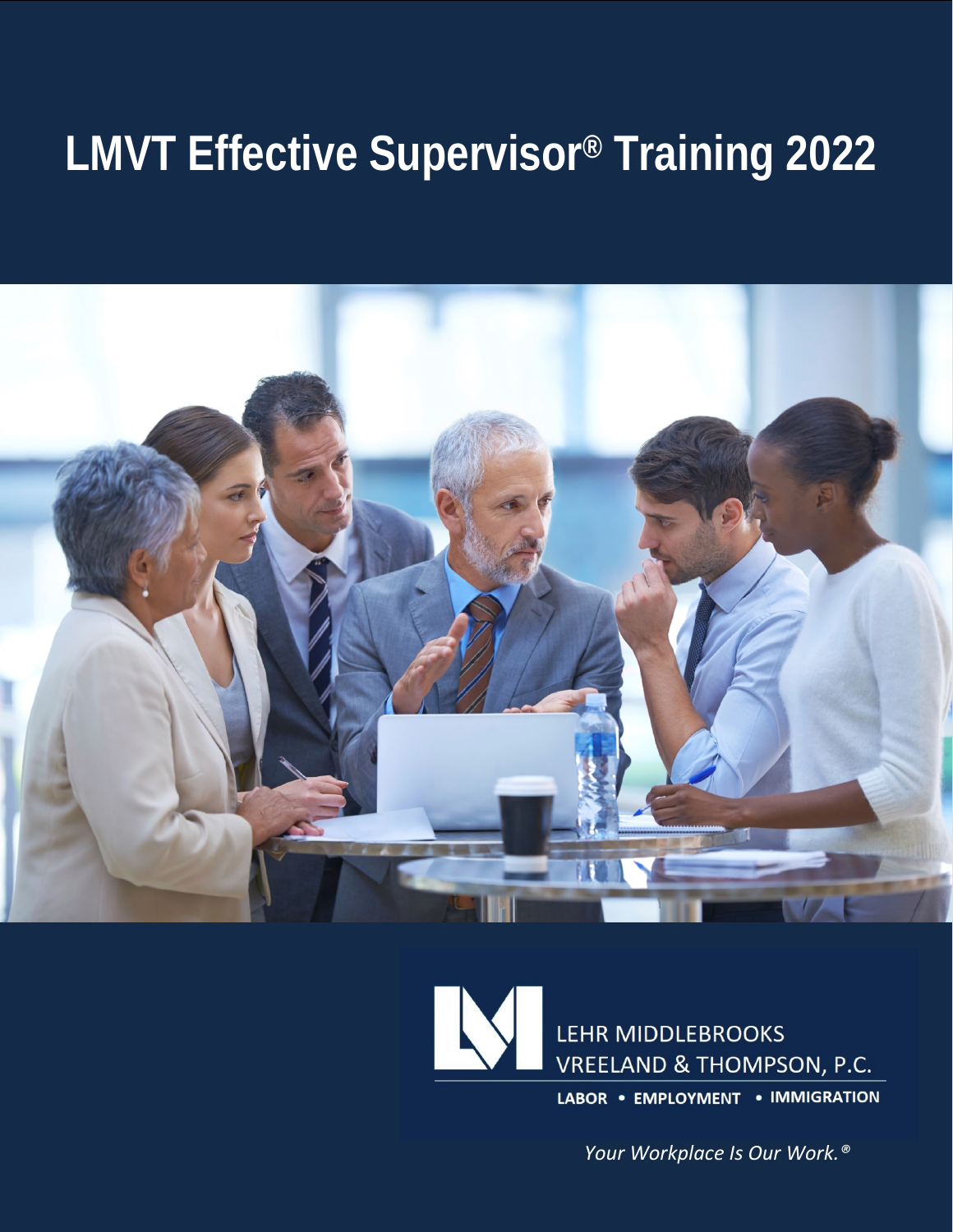## The Effective Supervisor®

## **Your Presenter for This Program**



**Richard Lehr** *is a founding partner of the firm, representing employers from the north slope of Alaska to south Florida regarding workplace issues and problem prevention strategies. He is Vice-Chair of the Manufacture Alabama Workforce Development Committee, a member of the Executive Committee of the Worklaw Network and the author of several books and articles regarding employment issues.*

**Whitney R. Brown** *is a partner with the firm, representing employers in discrimination and leave-related suits, and also counseling them in making employment decisions which present a risk of litigation. Whitney has recently been named a "Rising Star" among Birmingham employment lawyers by Super Lawyers and Birmingham Magazine.*

## **The Effective Supervisor® Seminar**

The key to avoiding employment litigation is simple: training. The best, mostcarefully written policies provide no protection to an employer when its supervisors don't know the policies or don't understand them. As EEOC's Regional Attorney William R. Tamayo noted: "We continue to see at the EEOC a failure of companies to train their supervisors in what actions or omissions can expose the company to liability." Since Mr. Tamayo made that statement, workplace laws and leaves have grown only more complex. It is no longer sufficient to depend on good manners; today's supervisors need superb training to increase their effectiveness and avoid violating employment laws.

Our information-packed, full-day program provides supervisors with a fundamental understanding of the law and employer rights. We'll discuss recent changes to workplace laws and focus on the "growth" areas of increased EEOC enforcement and employment litigation, like disability claims and medical leave. We give supervisors the tools to recognize and respond to situations that could develop into administrative or legal claims. We'll go beyond the legalese and discuss effective leadership and communication skills so that supervisors feel comfortable handling difficult situations and can speak confidently and compassionately when addressing tough issues like diversity in the workplace, changes in procedures, and employee medical issues.

## **Who Should Attend?**

Our Effective Supervisor ® presentations are prepared especially for front-line supervisors, managers, as well as HR professionals and small business executives who regularly weigh in on employee relations issues. We cover the full spectrum of the employment relationship: from effective interviewing and hiring, to comprehensive documentation and disciplinary responses, to termination.

We also cover sticky situations – like employee requests for accommodation or complaints about co-workers and management – where the supervisor's first response can be the key to avoiding litigation or a union campaign. This interactive program will focus on employer rights – what you can and should do in order to manage your workforce in an effective, positive, and legal manner.

## **Informative and Relevant Topics**

Attendees of The Effective Supervisor ® seminar will receive relevant and timely information for all phases of the employment relationship, from hiring to evaluations to discipline to termination. The topics covered include:

- Engaging your workforce
- The employment law basics
- Identifying and resolving potential allegations of harassment and coworker conflict
- Contributing to the implementation of reasonable accommodations while upholding performance standards
- Responding to employee complaints
- Conducting an investigation on any issue
- Communicating to build credibility
- Documentation that gets respect and results
- Ending the employment relationship

### **Spring Seminar Dates**

| May 24, 2022  | Huntsville, AL -<br>Redstone Federal<br><b>Credit Union</b><br>220 Wynn Drive<br>Huntsville Al | $8:30$ a.m. $-4:00$ p.m. |
|---------------|------------------------------------------------------------------------------------------------|--------------------------|
| May 25, 2022  | Birmingham, AL-<br>Birmingham Bar<br>Association<br>2021 2nd Ave N,<br>Birmingham, AL<br>35203 | $8:30$ a.m. $-4:00$ p.m. |
| Oct. 25, 2022 | Montgomery, AL-<br><b>MAX Credit Union</b><br>400 Eastdale Circle<br>Montgomery, AL<br>36117   | $8:30$ a.m. $-4:00$ p.m. |

### **Registration Fee**

| # of Attendees | <b>Cost Per Person</b> |  |
|----------------|------------------------|--|
| $1-2$          | \$245                  |  |
| $3-9$          | \$220                  |  |
| 10 or More     | \$195                  |  |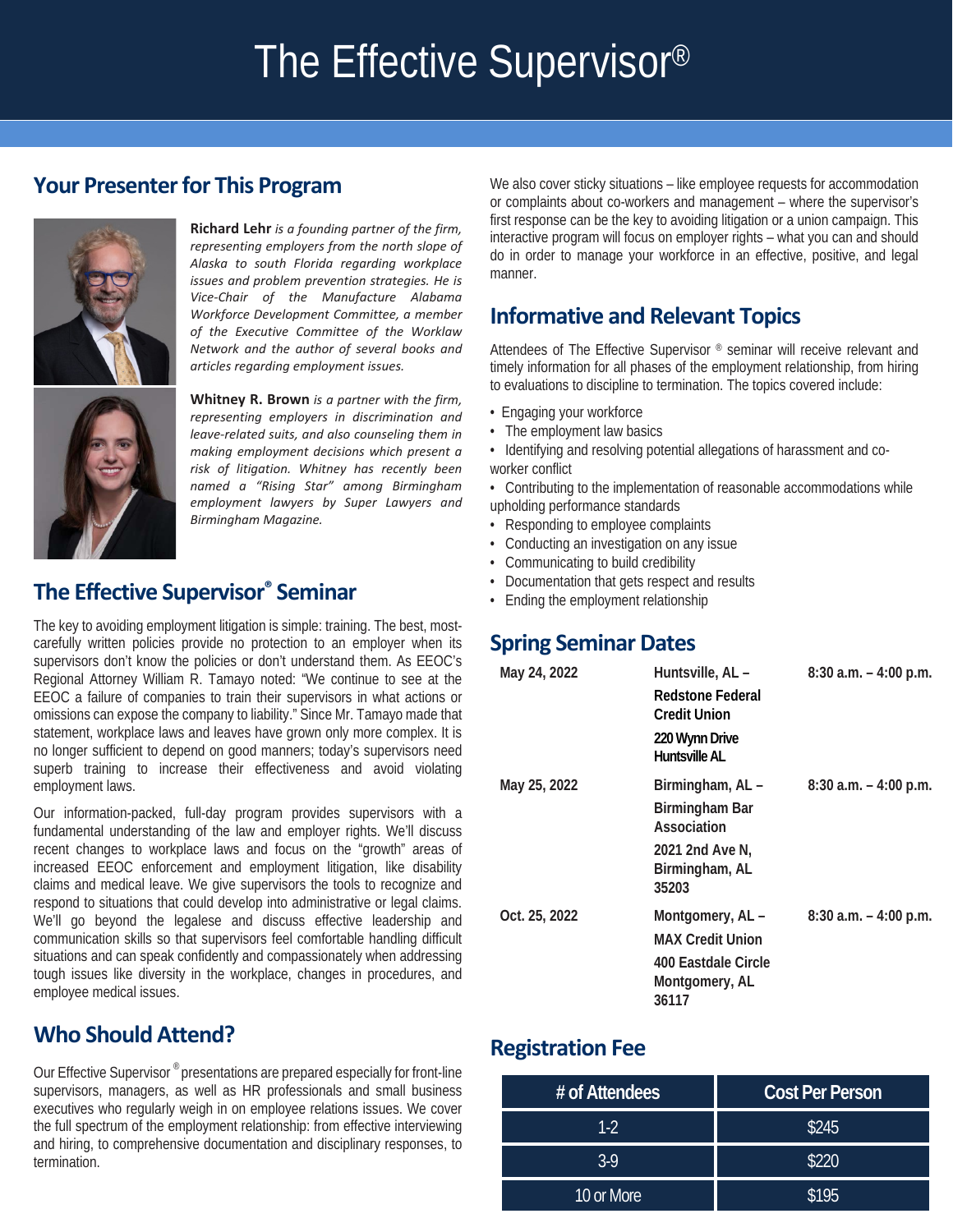# The Effective Supervisor®

#### Principles of Effective Leadership

- Building a culture of success.
- Building a culture of engagement.
- Communicating and leading through times of change.

### A Supervisor's Guide to Employment Laws

- Rights employees think they have (but they don't).
- Employment at will and its exceptions.
- Anti-discrimination law. Equal opport<br>does it mean and who does it cover? • Anti-discrimination law: "Equal opportunity employer" doesn't mean you must treat all employees the same…so what
- Religious accommodations: What is required and what is not.
- The rest (or most of them): National Labor Relations Act for union and non-union employers; Fair Labor Standards Act; Family Medical Leave Act.
- Anti-retaliation law: Turning a molehill of a frivolous complaint into a gold mine for a plaintiff's attorney.
- Technology in and around the workplace: Addressing concerns about social media, recording devices, and electronic property.

Harassment, Bullying, Violence: A Supervisor's Role and Responsibilities

- Drawing the line between irritating and illegal.
- Managing in the #MeToo movement.
- Resolving employee conflict.
- Practice to prevent workplace violence.

### Medical Matters Matter Ī

- accommodation and creating those accommodations. • Disability accommodations: the safe question that will help you determine if an employee needs a disability
- Pregnancy accommodations: are they required, and, if so, in what circumstances?
- Why you should love the Family Medical Leave Act.
- Workers' compensation issues
- Managing employees who are receiving accommodations or leave.

#### **Successful Hiring and Interviewing**

• The best questions to ask, the legal questions to ask, and winning over the best candidate.

#### Managing Employee Performance and Conduct

- <u>aging Empioyee Penormance and Conduct</u><br>• Great Documentation: Writing that gets responses from subordinates, appreciation from Human Resources and your boss, and deference from employment agencies, judges, and juries.
- Performance Evaluations: Exhibit A, but whose?
- Investigations: Organizing and documenting he-said/she-said situations.
- Discipline: Teach or punish?

## Ending the Employment Relationship<br>Andling resignations, term

• Handling resignations, terminations, and reductions in force.

#### Questions and Answers

• Clearing up confusion and returning to topics of the most significance to our attendees.